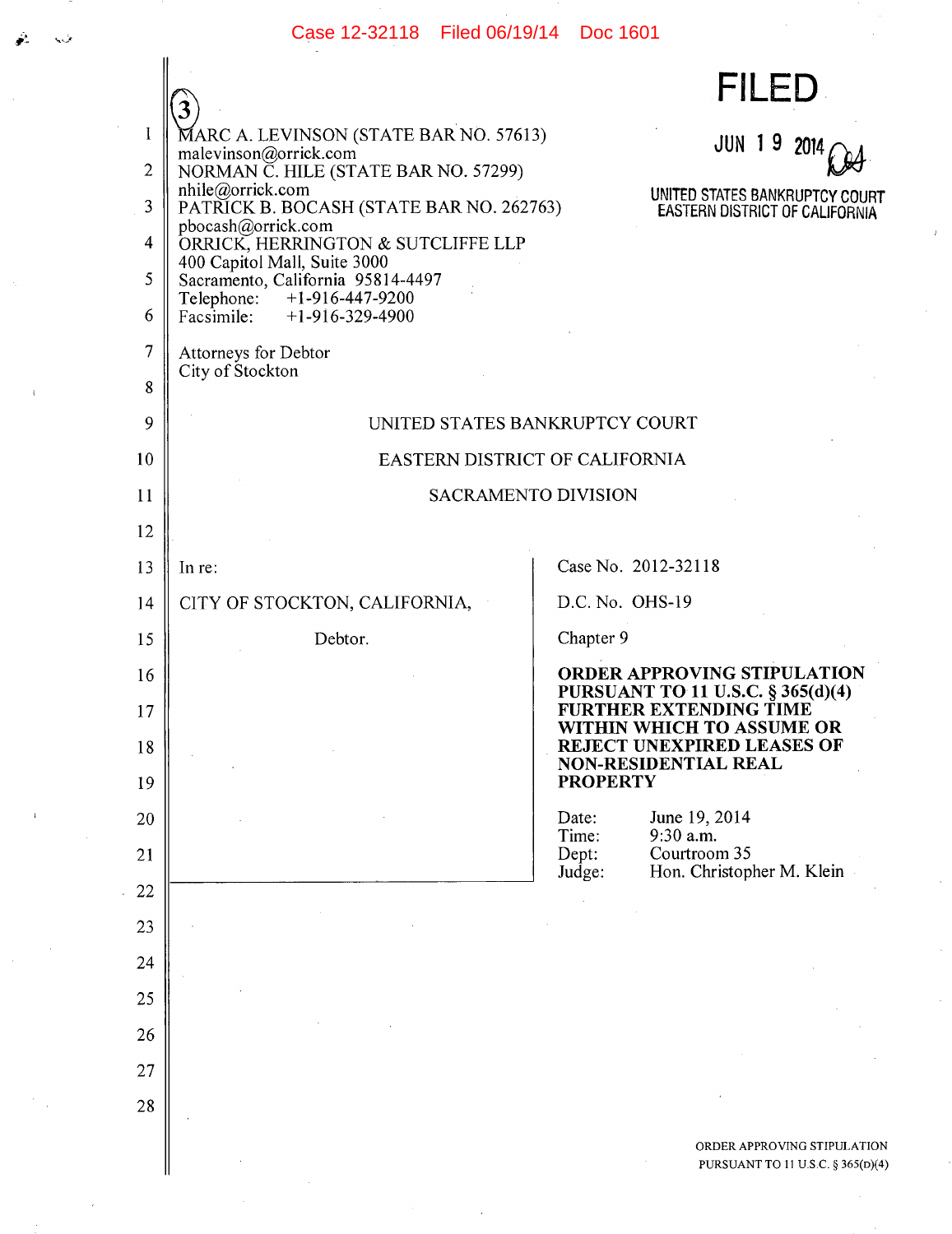I Based on the City Of Stockton's Motion For Order Approving Stipulation For Order 2 Pursuant To 11 U.S.C. § *365(d)(4)* Extending Time Within Which To Assume Or Reject 3 Unexpired Leases Of Non-Residential Real Property (the "Motion"), and good cause appearing 4  $\parallel$  therefor:

*<sup>5</sup>***IT IS HEREBY ORDERED** that the period within which the City must assume or reject 6 the following five leases of non-residential real property (collectively, the "Leases") is extended  $7 \parallel$  by 123 days through and including October 31, 2014:

8 1. Lease Agreement, dated as of June 1, 2003, by and between the Stockton Public 9 Financing Authority (the "Authority"), as sublessor, and the City, as sublessee, relating to 10 Certificates of Participation (Redevelopment Housing Projects), Series 2003A and Taxable Series  $11 \parallel 2003B;$ 

12 2. Lease Agreement, dated as of March 1, 2004, by and between the Redevelopment 13 Agency of the City of Stockton (the "Agency"), as lessor, and the City, as lessee, relating to 14 Redevelopment Agency of the City of Stockton Revenue Bonds, Series 2004 (Stockton Events 15 Center–Arena Project) as amended;

16 3. Lease Agreement, dated as of June 1, 2004, by and between the Authority, as 17 lessor, and the City, as lessee, relating to Stockton Public Financing Authority Lease Revenue 18 Bonds, Series 2004 (Parking and Capital Projects);

19 4. Lease Agreement, dated as of March 1, 2006, by and between the Authority, as 20 **lessor, and the City, as lessee, relating to Stockton Public Financing Authority 2006 Lease** 21 || Revenue Refunding Bonds, Series A;

22 *5.* Lease Agreement, dated as of November 1, 2007, by and between the Authority, as 23 | lessor, and the City, as lessee, relating to Stockton Public Financing Authority Variable Rate 24 Demand Lease Revenue Bonds, 2007 Series A (Building Acquisition Financing Project) and *25* Taxable Variable Rate Demand Lease Revenue Bonds, 2007 Series B (Building Acquisition 26 Financing Project); and

27 **IT IS FURTHER ORDERED** that the consent of the parties to the Stipulation satisfies 28 | Bankruptcy Code § 365(d)(4)(B)(ii) with regard to the Leases; and

-2-